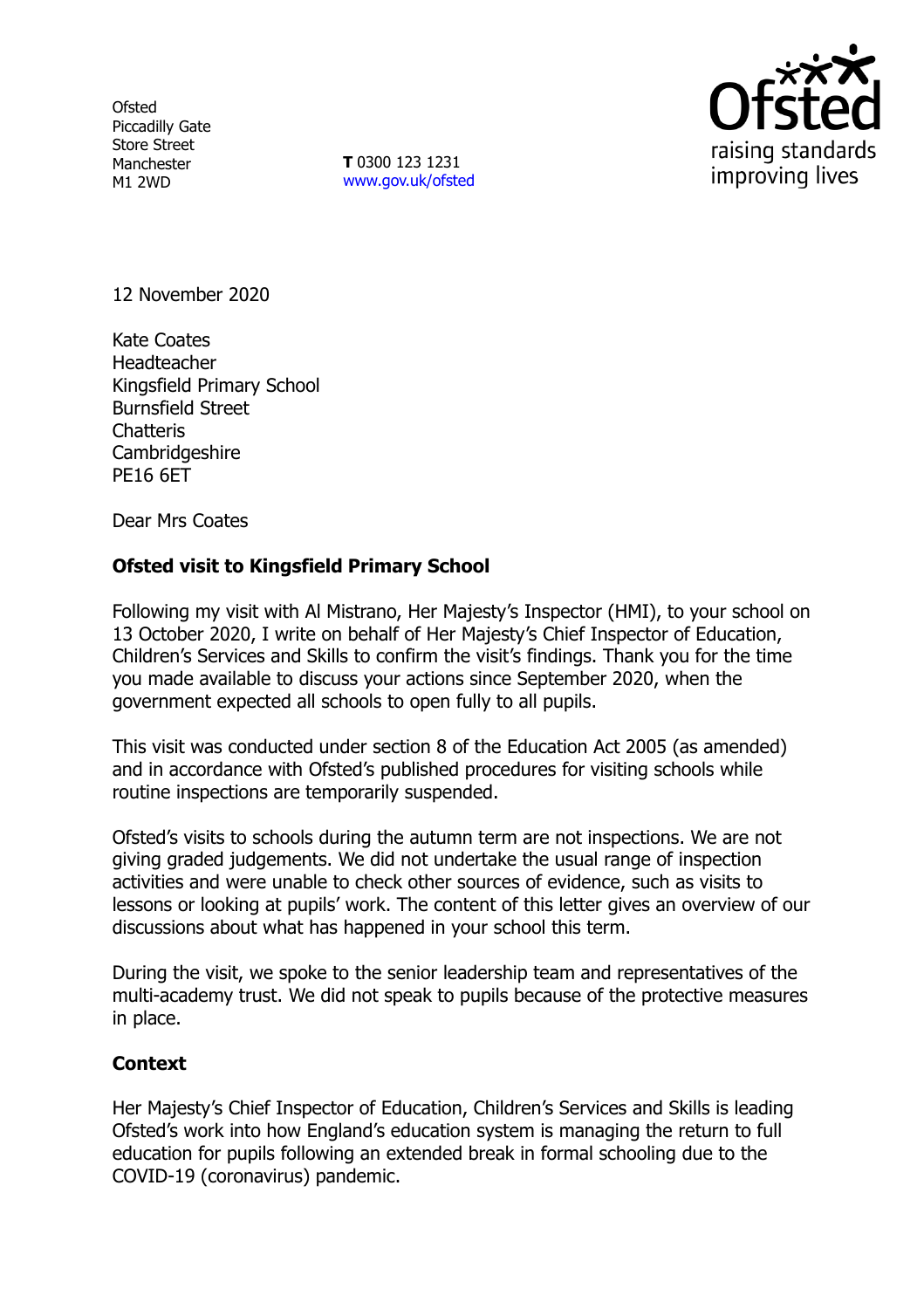

In undertaking this focused work, HMI are visiting a broad range of schools. HMI will visit a sample of:

- approximately 1,200 schools across all Ofsted grades (outstanding, good, requires improvement and inadequate)
- maintained schools, academies and free schools, special schools and centres of alternative provision, including those in cities, and coastal, town or rural communities.

The information from this visit will feed into Ofsted's national reporting so that the insights can be shared with the government and the education sector. We did not find any significant concerns during the visit. In such a case, a different report would be published on our website and available to parents and carers.

We did not consider your response to COVID-19 during the spring and summer terms 2020, when the school was not open to all pupils.

## **From this visit, inspectors noted that:**

- Pupils started back at school on 7 September 2020. Reception children followed the school's usual staggered approach to starting school and were attending full time by 19 September 2020. You told us that pupils are following the new routines and safety measures in place.
- Attendance at the start of the school year was slightly lower than at the same time last year. You said that that there were minor illnesses, and some parents were cautious about sending their children to school. Leaders are working with parents to encourage them to send their children to school.
- **Pupils are learning the usual range of subjects. Leaders have adapted the** curriculum. There is a current focus on reading, writing, mathematics and science. You are providing practical opportunities for pupils to learn in subjects such as physical education.
- There is more time scheduled in the daily timetable for the teaching of reading. In Year 2, for example, teachers are checking what sounds pupils can securely remember. Teachers are using the information to plan learning to help pupils to catch up quickly. In Year 1, pupils have more opportunity for reading time to recover some of the learning which was missed when they were not in school.
- Teachers are using tests to check the gaps pupils have in their mathematical knowledge and understanding. You intend to adapt teaching plans in the new mathematics curriculum to support pupils' learning.
- You have an online system to provide for pupils' home education should the need arise.